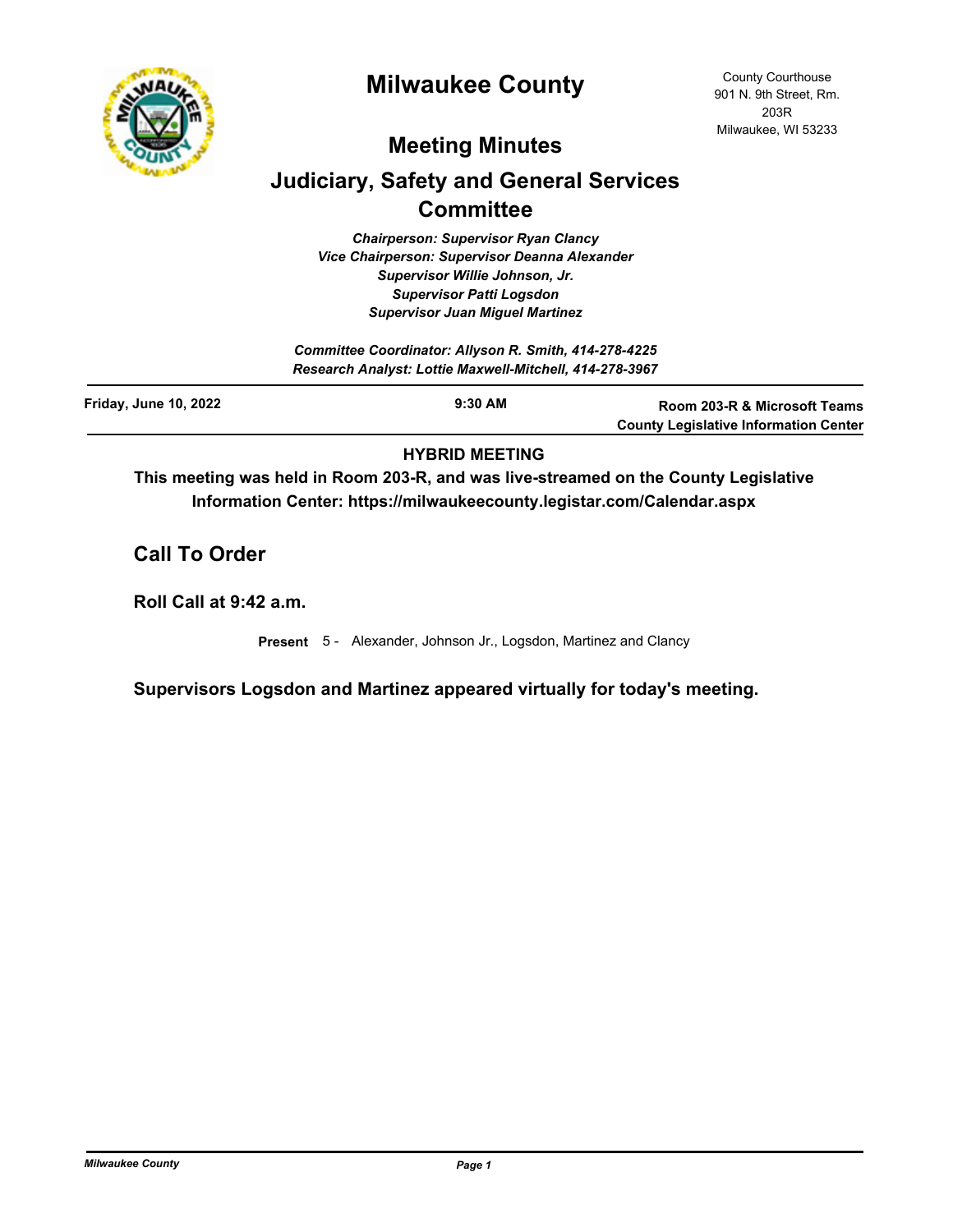## **RESOLUTION - 1**

**1** [22-577](http://milwaukeecounty.legistar.com/gateway.aspx?m=l&id=/matter.aspx?key=12237) A resolution declaring a policy preference toward returning to in-house food service provision and commissary services for those housed in the House of Correction, County Jail/Criminal Justice Facility, and Detention Center at the Vel R. Phillips Youth and Family Justice Center; allocating \$150,000 from Org. Unit 1940-1945 - Appropriation for Contingencies to Org. Unit 4311 House of Correction to retain a consultant to study how Milwaukee County may in-source correctional food provision and commissary services, **(Referred to the Committees on Judiciary, Safety, and General Services; and Finance) (05/19/22 Finance Meeting: Laid Over to the Call of the Chairperson)**

> *Sponsors:* Clancy, Martinez, Martin, Coggs-Jones, Shea, Burgelis and Johnson Jr. [22-577 RESOLUTION](http://MilwaukeeCounty.legistar.com/gateway.aspx?M=F&ID=64860732-bf08-46cb-8496-f08187f6f35d.docx) [22-577 FISCAL NOTE](http://MilwaukeeCounty.legistar.com/gateway.aspx?M=F&ID=b4d503b9-e5fc-4183-b826-7aaef164135c.pdf) *Attachments:*

#### **APPEARANCES:**

**Allyson R. Smith, Committee Coordinator, Legislative Services Division, Office of the County Clerk Supervisor Peter Burgelis, District 15 Chantell Jewell, Superintendent, House of Correction (virtually) Margaret C. Daun, Corporation Counsel, Office of Corporation Counsel (virutally) Lael Tony MacLellan, Contracts Manager, Procurement Division, Department of Administrative Services (virtually)** 

**Supervisor Johnson, Jr., requested unanimous consent to be added as a cosponsor of this Resolution. There being no objections by Committee members, it was so ordered by the Chairwoman.** 

**The following people appeared virtually and spoke in favor of Item 1: Jordan Blanco Ron Jansen**

**A motion was made by Supervisor Clancy that this Resolution be RECOMMENDED FOR ADOPTION. The motion PREVAILED by the following vote:**

**Aye:** 4 - Alexander, Johnson Jr., Martinez and Clancy

No: 1 - Logsdon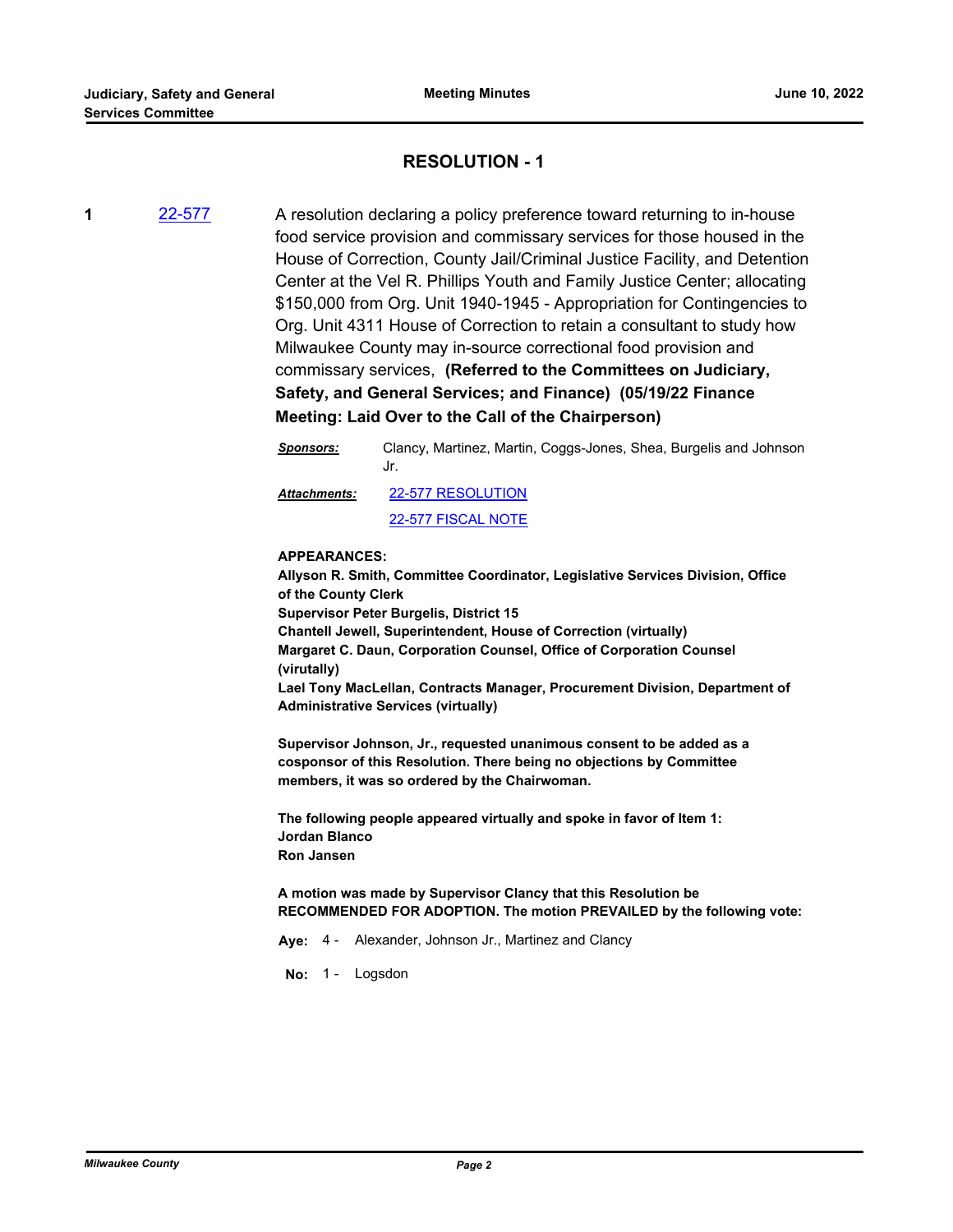## **OFFICE OF THE DISTRICT ATTORNEY - 1**

**2** [22-325](http://milwaukeecounty.legistar.com/gateway.aspx?m=l&id=/matter.aspx?key=11939) From the District Attorney, Requesting Authorization to Enter into a Single Source Five-Year Contract with Axon Enterprises, Inc., to Provide Investigators and Process Investigators in the Milwaukee County District Attorney's Office with Body-Worn Cameras and Associated Equipment and Services; and Requesting an Appropriation Transfer to Increase Org. Unit 4500 - District Attorney expenditures (Account 70809) by \$24,979 and revenues (Account 44007) by \$24,979 consistent with that Contract and a Grant Award (Grant award ID 15PBJA-21-GG-04399-BWCX) which will Partially Off-set the Contract Costs. **(03/17/22: Laid Over to the Call of the Chairperson; 03/24/22 CB Meeting: Referred to the Committee on Judiciary, Safety, and General Services; 06/10/22: Laid Over to the Call of the Chairperson)**

| <b>Attachments:</b> | <b>22-325 REPORT</b>                                 |
|---------------------|------------------------------------------------------|
|                     | 22-325 RESOLUTION                                    |
|                     | 22-325 FISCAL NOTE                                   |
|                     | <b>22-325 QUOTE</b>                                  |
|                     | 22-325 SINGLE SOURCE REQUEST                         |
|                     | 22-325 AXON CAMERA SOLE SOURCE LETTER                |
|                     | 22-325 DRAFT POLICY (received 03/21/22)              |
|                     | 22-325 COUNTY BOARD RESOLUTION                       |
|                     | 22-325 COUNTY BOARD AMENDMENT I (Adopted; Vote 17-0) |
|                     | 22-325 COUNTY BOARD ENGROSSED RESOLUTION             |

**There were no appearances for Item 2.** 

**The following people appeared virtually and spoke for information only regarding Item 2: Ron Jansen Alan Chavoya, Milwaukee Alliance Against Racist and Political Repression Omar Flores, Milwaukee Alliance Against Racist and Political Repression**

**A motion was made by Supervisor Clancy that this Action Report be LAID OVER TO THE CALL OF THE CHAIRPERSON. The motion PREVAILED by the following vote:**

**Aye:** 4 - Johnson Jr., Logsdon, Martinez and Clancy

**No:** 1 - Alexander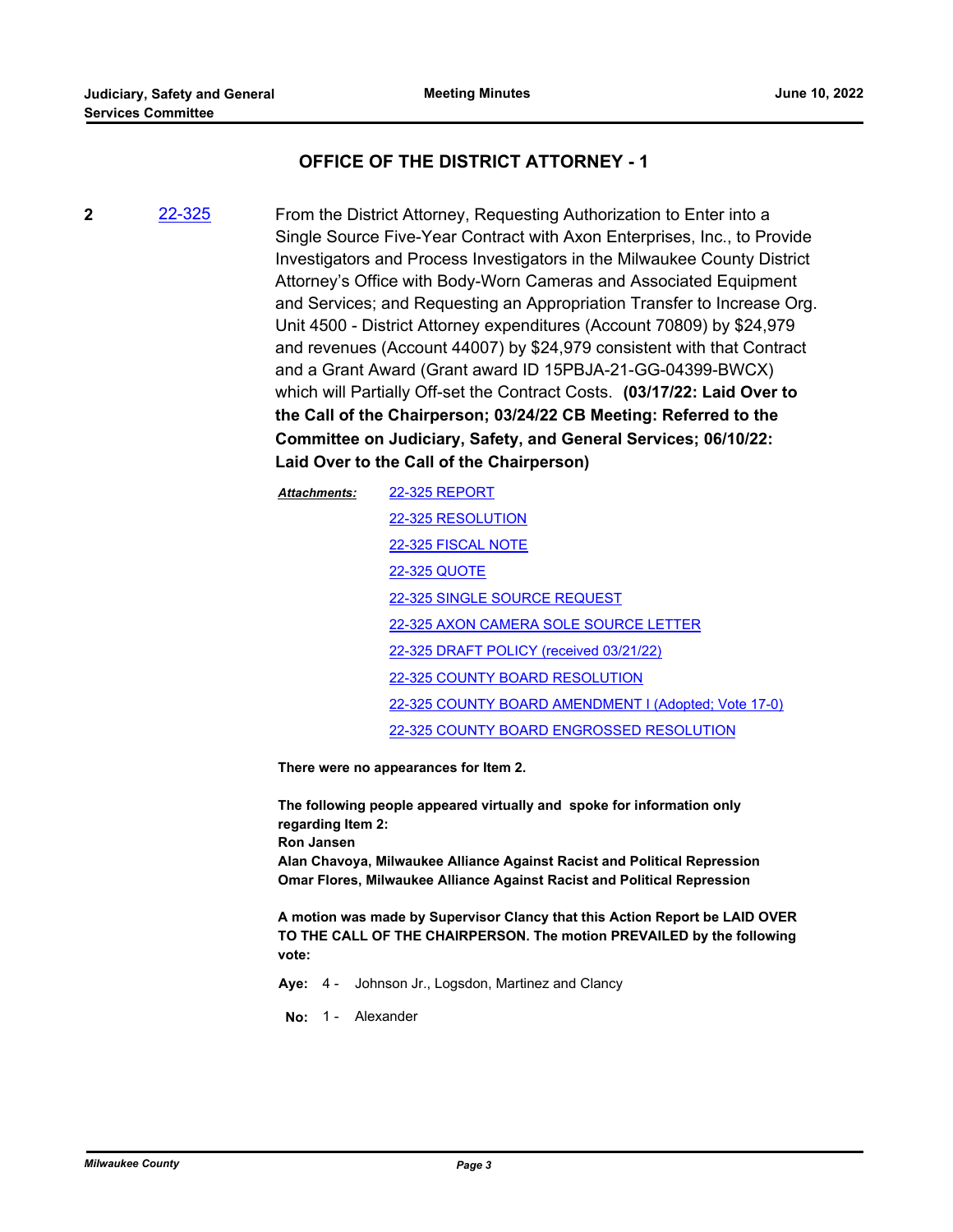## **RESOLUTIONS/ORDINANCE - 2**

**3** [22-712](http://milwaukeecounty.legistar.com/gateway.aspx?m=l&id=/matter.aspx?key=12411) A resolution authorizing and directing the Department of Health and Human Services Division of Children, Youth, and Family Services to work in conjunction with the Department of Administrative Services - Information Management Services Division to develop a Youth in our Care data dashboard **(Referred to the Committees on Judiciary, Safety, and General Services; and Health Equity, Human Needs, and Strategic Planning)**

*Sponsors:* Martin, Clancy, Coggs-Jones, Alexander, Logsdon and Johnson Jr.

[22-712 RESOLUTION](http://MilwaukeeCounty.legistar.com/gateway.aspx?M=F&ID=dd78eaf1-c607-4ef5-9595-748ac663e145.docx) [22-712 FISCAL NOTE](http://MilwaukeeCounty.legistar.com/gateway.aspx?M=F&ID=1ef08ae8-561f-41bb-87bf-af01b345001d.pdf) *Attachments:*

#### **APPEARANCES:**

**Supervisor Felesia A. Martin, District 7 Kelly Pethke, Interim Administrator, Division of Children, Youth, and Family Services, Department of Health and Human Services (DHHS) (virtually) Margaret C. Daun, Corporation Counsel, Office of Corporation Counsel (virtually) Shakita LaGrant-McClain, Director, DHHS (virtually)** 

**Supervisors Logsdon and Johnson, Jr., requested unanimous consent to be added as cosponsors of this Resolution. There being no objections by Committee members, it was so ordered by the Chairwoman.** 

**Ron Jansen, appeared virtually and spoke in favor of Item 3.**

**A motion was made by Supervisor Clancy that this Resolution be RECOMMENDED FOR ADOPTION. The motion PREVAILED by the following vote:**

**Aye:** 4 - Alexander, Johnson Jr., Martinez and Clancy

**Excused:** 1 - Logsdon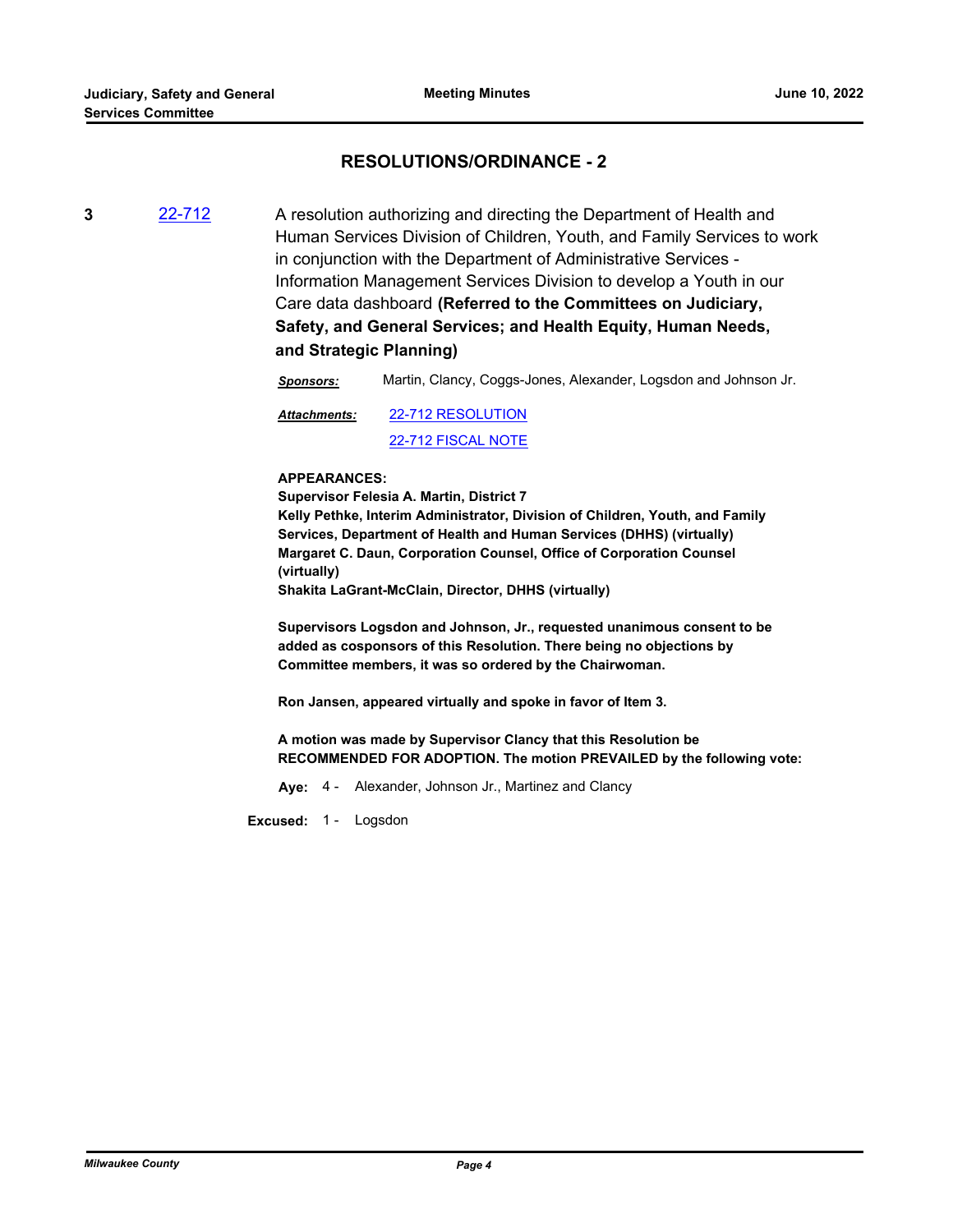## **[ORDINANCE]**

**4** [22-755](http://milwaukeecounty.legistar.com/gateway.aspx?m=l&id=/matter.aspx?key=12463) A resolution/ordinance amending Chapters 1, 4, 17, 23, 32, 36, 43, 47, 48, 56, 63, 84, 88, and 99 of the Milwaukee County Code of General Ordinances to update the names and duties of standing committees to reflect new roles to put a greater focus on quality of life services, Parks and Transit, and the annual budget, and to improve the County Board meeting calendar to achieve effective legislative and budgetary oversight

> *Sponsors:* Nicholson, Wasserman, Taylor (17), Clancy, Coggs-Jones, Sumner, Martinez and Johnson Jr.

[22-755 RESOLUTION/ORDINANCE](http://MilwaukeeCounty.legistar.com/gateway.aspx?M=F&ID=246fe31c-0c21-47cc-b7d0-16946bcac4ce.docx) *Attachments:*

[22-755 FISCAL NOTE](http://MilwaukeeCounty.legistar.com/gateway.aspx?M=F&ID=e16e02dd-9066-4f28-a956-b3219eb96afc.pdf)

#### **APPEARANCE:**

**Chairwoman Marcelia Nicholson, Milwaukee County Board of Supervisors (virtually)** 

**Supervisor Johnson, Jr., requested unanimous consent to be added as a cosponsor of this Resolution/Ordinance. There being no objections by Committee members, it was so ordered by the Chairwoman.**

**A motion was made by Supervisor Clancy that this Resolution/Ordinance be RECOMMENDED FOR ADOPTION. The motion PREVAILED by the following vote:**

**Aye:** 4 - Alexander, Johnson Jr., Martinez and Clancy

**Excused:** 1 - Logsdon

## **OFFICE OF THE COUNTY EXECUTIVE - 1**

**5** [22-706](http://milwaukeecounty.legistar.com/gateway.aspx?m=l&id=/matter.aspx?key=12405) From the Office of the County Executive, providing an informational report on current COVID-19 mitigation procedures, and the actions Milwaukee County is continuing to take to ensure it keeps its workforce and the people they serve safe. **(INFORMATIONAL ONLY UNLESS OTHERWISE DIRECTED BY THE COMMITTEE)**

> [22-706 REPORT](http://MilwaukeeCounty.legistar.com/gateway.aspx?M=F&ID=58744045-f0be-4442-a278-d4f3bc341e01.pdf) *Attachments:*

> > [22-706 POWERPOINT \(06/10/22\)](http://MilwaukeeCounty.legistar.com/gateway.aspx?M=F&ID=b09a72a5-b2b6-49e7-a5f9-eec5e1e0ffe0.pdf)

#### **APPEARANCE:**

**Peter LaBonte, Program Manager, Department of Human Resources, and Coordinator, Coronavirus Disease (COVID-19) Mitigation Workgroup (virtually)** 

**Mr. LaBonte provided an electronic presentation, which is attached to this file as "22-706 POWERPOINT (06/10/22)."**

**This Informational Report was DISCUSSED WITH NO ACTION TAKEN.**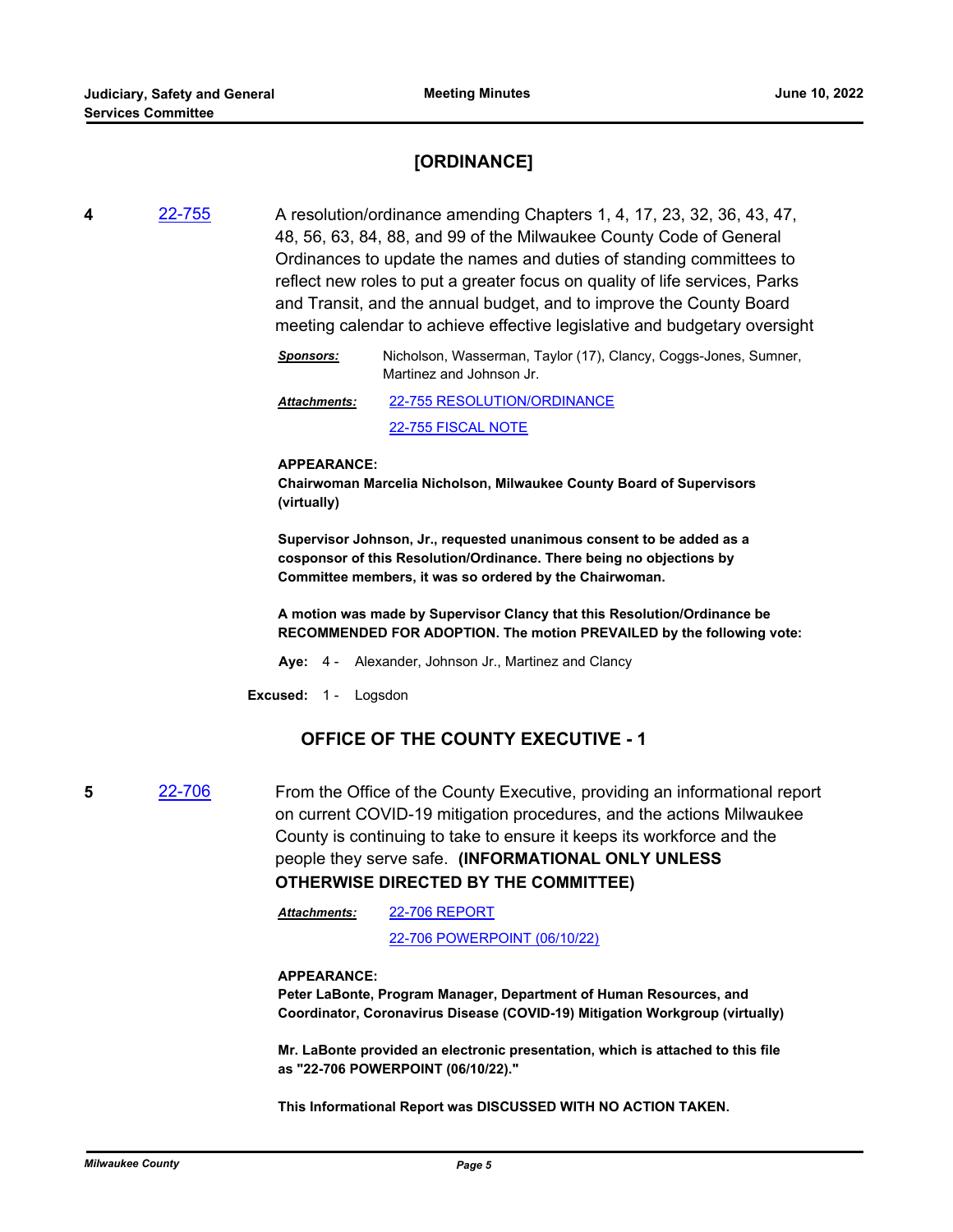## **HOUSE OF CORRECTION - 1**

**6** [22-687](http://milwaukeecounty.legistar.com/gateway.aspx?m=l&id=/matter.aspx?key=12386) Informational Report on the Function of the House of Correction. **(INFORMATIONAL ONLY UNLESS OTHERWISE DIRECTED BY THE COMMITTEE)**

> [22-687 REPORT](http://MilwaukeeCounty.legistar.com/gateway.aspx?M=F&ID=1eb16748-713c-4e04-8ff8-741d4c44c376.pdf) [22-687 HOC PROGRAMMING](http://MilwaukeeCounty.legistar.com/gateway.aspx?M=F&ID=70a52f10-f198-4394-bffc-7c9535efd03f.pdf) [22-687 POWERPOINT \(06/10/22\)](http://MilwaukeeCounty.legistar.com/gateway.aspx?M=F&ID=16de776b-36c3-43df-81d9-3643009f377c.pdf) *Attachments:*

### **APPEARANCES:**

**Chantell Jewell, Superintendent, House of Correction (HOC) (virtually) David Rugaber, Assistant Superintendent, HOC (virtually) Margaret C. Daun, Corporation Counsel, Office of Corporation Counsel (virtually)** 

**Superintendent Jewell provided an electronic presentation which is attached to this file as "22-687 POWERPOINT (06/10/22)."**

**A motion was made by Supervisor Johnson, Jr., that this Informational Report be RECOMMENDED TO BE RECEIVED AND PLACED ON FILE. The motion PREVAILED by the following vote:**

**Aye:** 4 - Alexander, Johnson Jr., Martinez and Clancy

**Excused:** 1 - Logsdon

**The Committee recessed from 1:00 p.m. to 1:05 p.m. Upon reconvening at 1:05 p.m., a roll call was taken, and 4 members were present.**

**Roll Call at 1:05 p.m.**

**Present** 4 - Alexander, Johnson Jr., Martinez and Clancy

**Excused** 1 - Logsdon

**Supervisor Martinez appeared virtually.**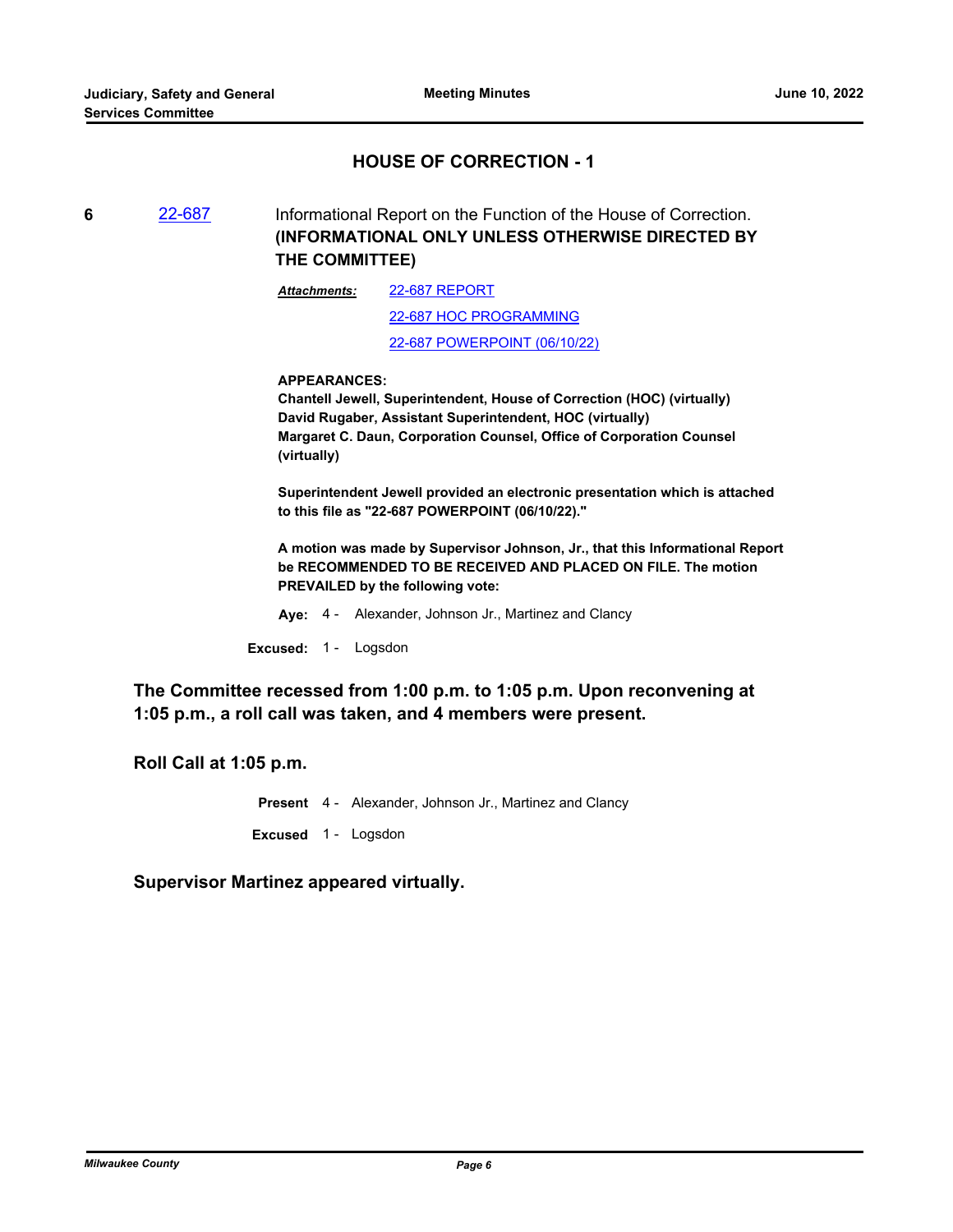## **HOUSE OF CORRECTION / OFFICE OF THE SHERIFF - 1**

**7** [22-640](http://milwaukeecounty.legistar.com/gateway.aspx?m=l&id=/matter.aspx?key=12307) Joint Informational Report from the House of Correction and the Sheriff's Office on the Vaccination Incentive Program Efficacy. **(INFORMATIONAL ONLY UNLESS OTHERWISE DIRECTED BY THE COMMITTEE)**

*Attachments:* [22-640 REPORT](http://MilwaukeeCounty.legistar.com/gateway.aspx?M=F&ID=482deecc-299b-4f61-9f91-ea932096bf21.pdf)

**APPEARANCES:**

**Dr. Denita Ball, Chief Deputy, Office of the Sheriff (virtually) David Rugaber, Assistant Superintendent, House of Correction (virtually) Steve Cady, Director of Research and Policy, Research Services Division, Office of the Comptroller (virtually)**

**This Informational Report was DISCUSSED WITH NO ACTION TAKEN.**

## **OFFICE OF THE SHERIFF - 1**

**8** [22-645](http://milwaukeecounty.legistar.com/gateway.aspx?m=l&id=/matter.aspx?key=12313) From the Milwaukee County Sheriff, Office of the Sheriff, providing an informational report regarding the impact of COVID-19 in Milwaukee County Jail. **(INFORMATIONAL ONLY UNLESS OTHERWISE DIRECTED BY THE COMMITTEE)**

*Attachments:* [22-645 REPORT](http://MilwaukeeCounty.legistar.com/gateway.aspx?M=F&ID=032fe99c-8a87-4858-81f4-4cdc856b02d2.docx)

#### **APPEARANCE:**

**Dr. Denita Ball, Chief Deputy, Office of the Sheriff (virtually)**

**This Informational Report was DISCUSSED WITH NO ACTION TAKEN.**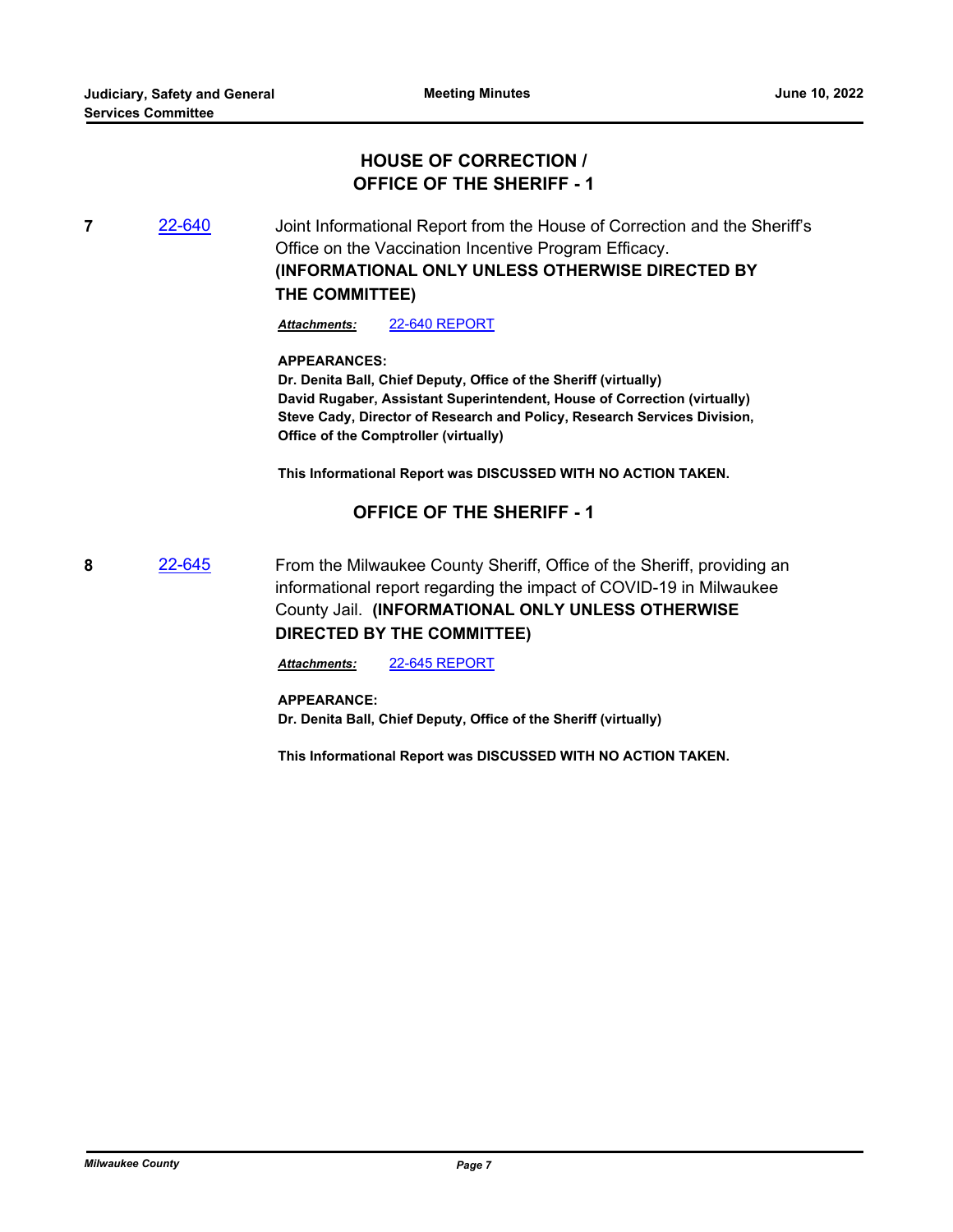## **CORPORATION COUNSEL - 3**

**9** [22-481](http://milwaukeecounty.legistar.com/gateway.aspx?m=l&id=/matter.aspx?key=12132) Racial Justice and Intersectionality **(INFORMATIONAL ONLY UNLESS OTHERWISE DIRECTED BY THE COMMITTEE) (05/09/22: Referred to the Office of Corporation Counsel; 06/10/22: Laid Over to the Call of the Chairperson)**

> [22-481 REPORT](http://MilwaukeeCounty.legistar.com/gateway.aspx?M=F&ID=c8216d6a-9aa9-4053-b39a-8c8ba66beb90.pdf) [22-481 University of Chicago Legal Forum Article \(received 03/28/22\)](http://MilwaukeeCounty.legistar.com/gateway.aspx?M=F&ID=10b1abdb-917d-4d0e-b581-bb128fe74f8a.pdf) *Attachments:*

#### **APPEARANCE:**

**Karen Tidwall, Deputy Corporation Counsel, Office of Corporation Counsel (virtually)**

**This item was temporarily laid over until later in the meeting by unanimous consent of Committee members.** 

**A motion was made by Supervisor Alexander that this Informational Report be LAID OVER ONE MEETING CYCLE. The motion was later amended, therefore no vote was taken.** 

**A motion was made by Supervisor Alexander that this Informational Report be LAID OVER TO THE CALL OF THE CHAIRPERSON. The motion PREVAILED by the following vote:**

**Aye:** 4 - Alexander, Johnson Jr., Martinez and Clancy

**Excused:** 1 - Logsdon

### **Items 10 and 11 were considered together.**

## **CLOSED SESSION: ITEMS 10 AND 11**

**The Committee may adjourn into closed session under the provisions of Section 19.85(1)(g), Wisconsin State Statutes, for the purpose of the Committee receiving oral or written advice from legal counsel concerning strategy to be adopted with respect to pending or possible litigation with regard to the following matter(s).** 

**At the conclusion of the closed session, the Committee may reconvene in open session to take whatever actions it may deem necessary.** 

**The Committee did not adjourn into closed session to discuss Items 10 and 11.**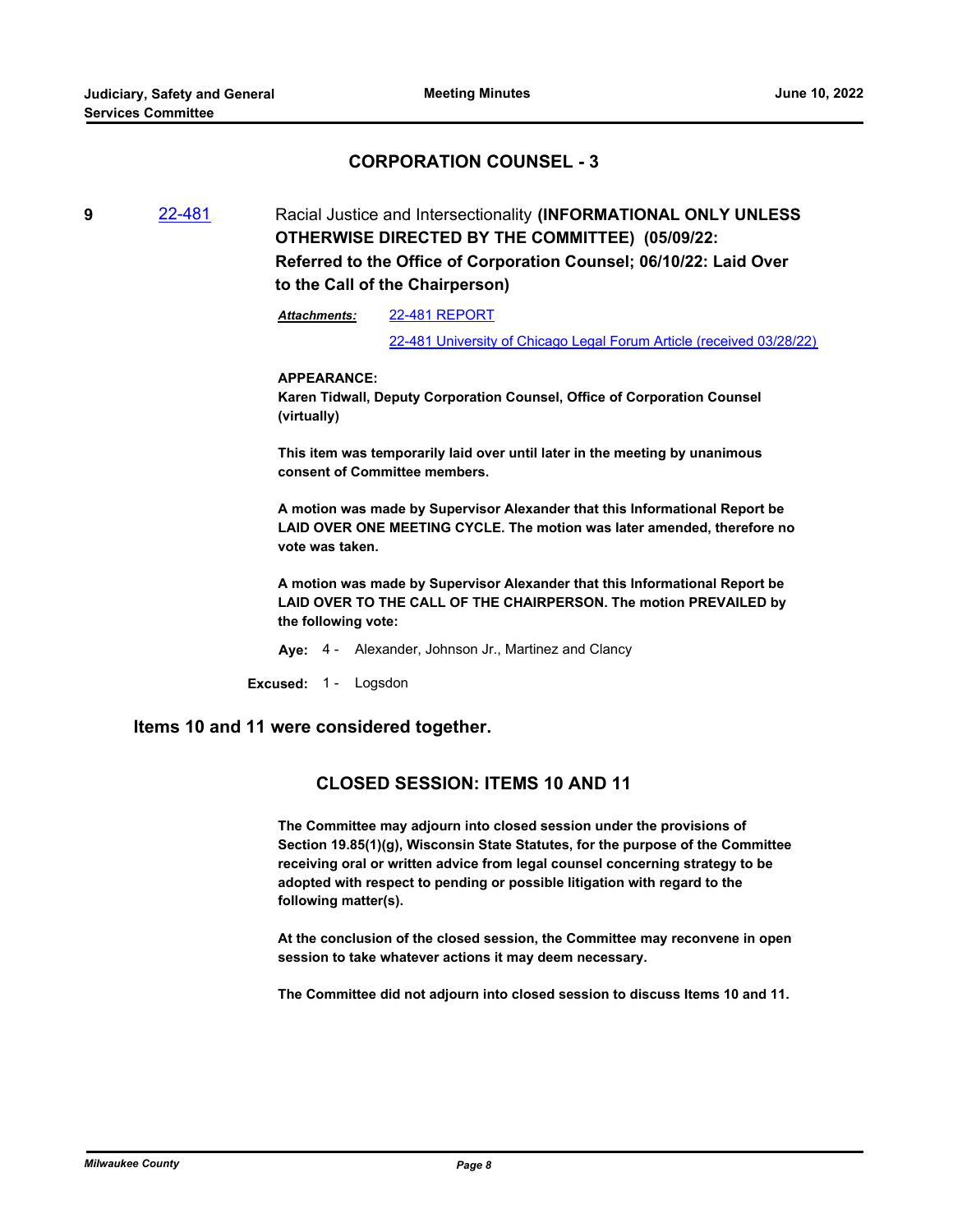| 10 | $22 - 19$ | From Corporation Counsel, Office of Corporation Counsel, providing an<br>informational report regarding the status of pending litigation.<br>(Considered by the Committees on Judiciary, Safety, and General<br>Services; and Finance) (INFORMATIONAL ONLY UNLESS<br><b>OTHERWISE DIRECTED BY THE COMMITTEE)</b>         |  |
|----|-----------|--------------------------------------------------------------------------------------------------------------------------------------------------------------------------------------------------------------------------------------------------------------------------------------------------------------------------|--|
|    |           | 22-19 JUNE REPORT (received 05/18/22)<br><b>Attachments:</b>                                                                                                                                                                                                                                                             |  |
|    |           | <b>APPEARANCE:</b><br>Karen Tidwall, Deputy Corporation Counsel, Office of Corporation Counsel<br>(virtually)                                                                                                                                                                                                            |  |
|    |           | The Committee did not adjourn into closed session to discuss Items 10 and 11.                                                                                                                                                                                                                                            |  |
|    |           | Items 10 and 11 were considered together.                                                                                                                                                                                                                                                                                |  |
|    |           | The June 2022 Reference File Reports associated with Items 10 and 11 were<br><b>DISCUSSED WITH NO ACTION TAKEN.</b>                                                                                                                                                                                                      |  |
| 11 | 22-20     | From Corporation Counsel, Office of Corporation Counsel, providing an<br>informational report regarding claim and litigation settlement payments.<br>(Considered by the Committees on Judiciary, Safety, and General<br>Services; and Finance) (INFORMATIONAL ONLY UNLESS<br><b>OTHERWISE DIRECTED BY THE COMMITTEE)</b> |  |
|    |           | 22-20 JUNE REPORT (received 05/18/22)<br><b>Attachments:</b>                                                                                                                                                                                                                                                             |  |
|    |           | <b>APPEARANCE:</b><br>Karen Tidwall, Deputy Corporation Counsel, Office of Corporation Counsel<br>(virtually)                                                                                                                                                                                                            |  |
|    |           | The Committee did not adjourn into closed session to discuss Items 10 and 11.                                                                                                                                                                                                                                            |  |
|    |           | Items 10 and 11 were considered together.                                                                                                                                                                                                                                                                                |  |
|    |           | The June 2022 Reference File Reports associated with Items 10 and 11 were<br><b>DISCUSSED WITH NO ACTION TAKEN.</b>                                                                                                                                                                                                      |  |